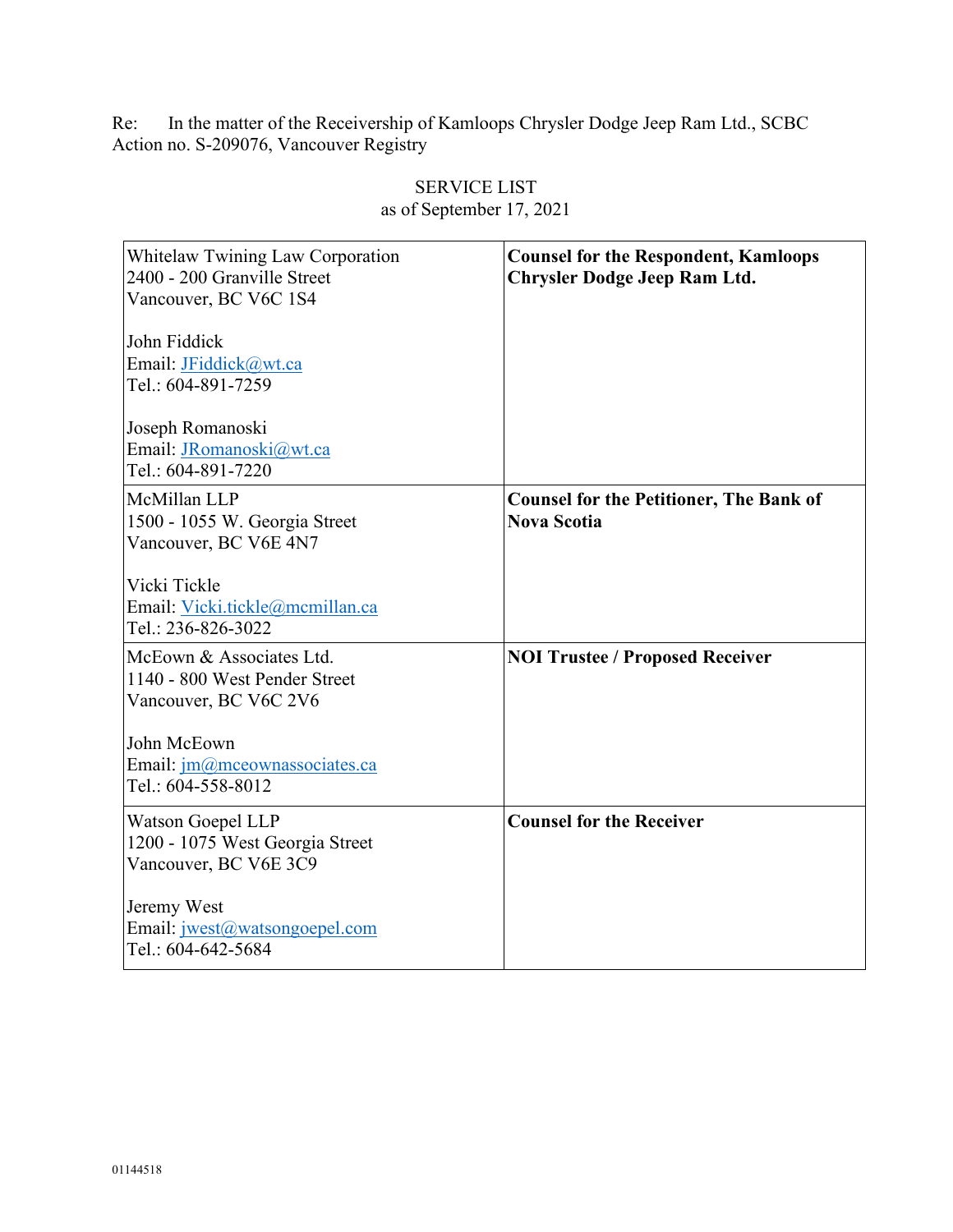| Bryan & Co. LLP<br>2900, 10180 - 101 Street<br>Edmonton, Alberta, T5J 3V5                                                                                           | Counsel for the Purchaser, 1261441 B.C.<br>Ltd.                                                                      |
|---------------------------------------------------------------------------------------------------------------------------------------------------------------------|----------------------------------------------------------------------------------------------------------------------|
| Attention: Erin D. Oor<br>Telecopier No. 780-428-6324<br>Email: edoor@bryanco.com                                                                                   |                                                                                                                      |
| Nixon Wenger LLP<br>301-2706 30 <sup>th</sup> Avenue<br>Vernon, BC V1T 2B6<br>Andrew A. Powell<br>Andrew.powell@nixonwenger.com                                     | <b>Secured Creditors</b><br><b>Brian Johnston and James McManes</b><br><b>Holdings Ltd.</b>                          |
| Tel: 250-542-5353<br>CRA-Tax-Pacific<br>Surrey National Verification and Collection<br>Centre<br>9755 King George Blvd<br>Surrey BC V3T 5E1                         | <b>Canada Revenue Agency</b>                                                                                         |
| Fax No. (866) 219-0311                                                                                                                                              |                                                                                                                      |
| Ministry of Finance - PST - British Columbia<br><b>Station Provincial Government</b><br>PO Box 9445<br>Victoria BC V8W 9V5<br>Email: rmbtaxpayerinquiries@gov.bc.ca | <b>British Columbia Ministry of Finance</b>                                                                          |
| Office of the Superintendent of Bankruptcy<br>Service                                                                                                               | <b>Office of Superintendent of Bankruptcy</b>                                                                        |
| Email: ic.osbservice-bsfservice.ic@canada.ca<br>Shields Harney<br>Suite 490-1177 West Hastings Street<br>Vancouver, BC V6E 2K3                                      | <b>Fraser City Motors, DBA Langley Chrysler</b><br>and<br><b>Abbotsford Kamloops Chrysler Dodge Jeep</b><br>Ram Ltd. |
| John Douglas Shields<br>Email: jshields@shieldsharney.com<br>Tel: 604-891-1338                                                                                      |                                                                                                                      |